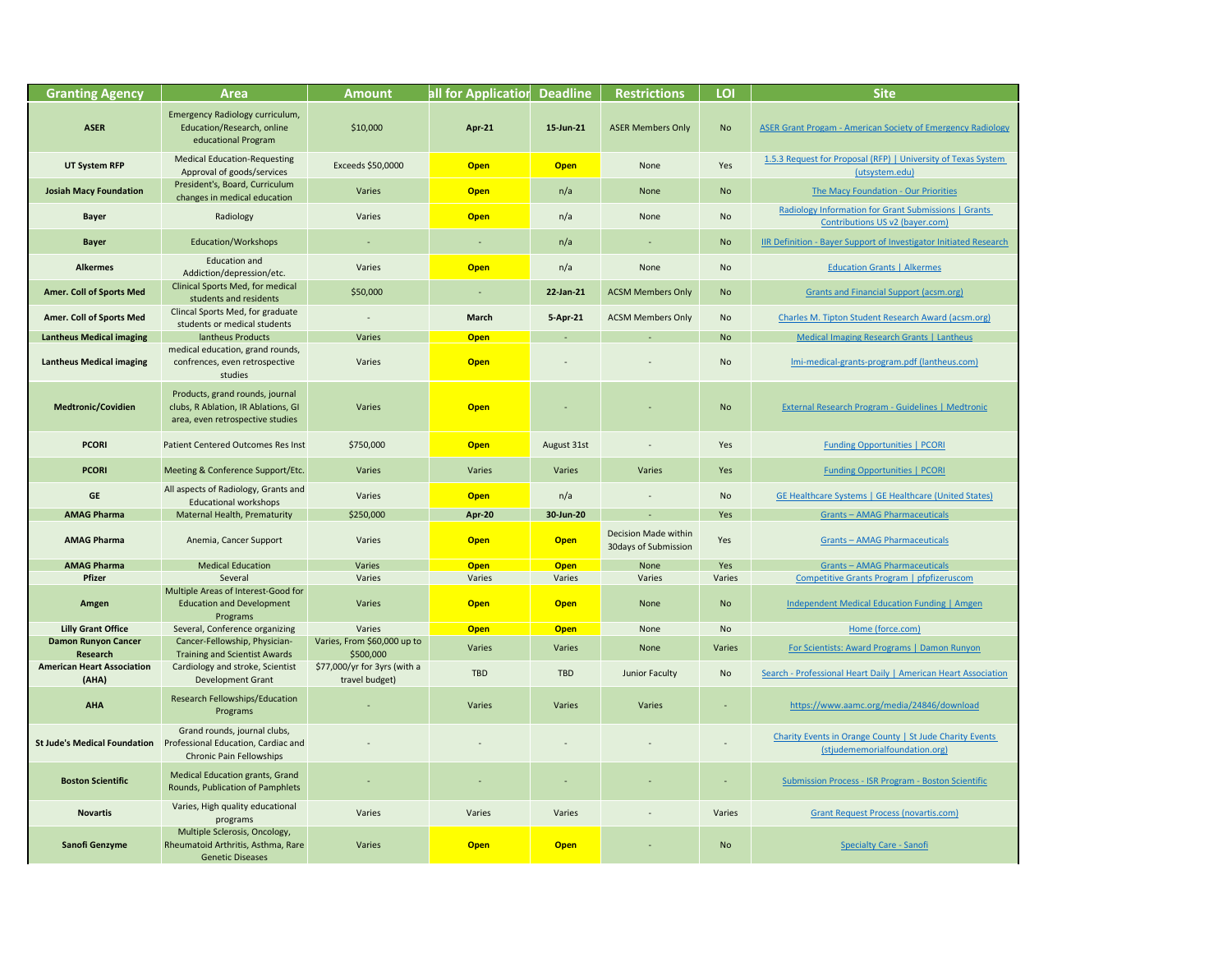*website under construction* 

**St. Jude Children's Appropriate Varies Office - St. Jude Children's** [Research Hospital](https://www.stjude.org/research/shared-resources/grants-and-sponsored-programs-office.html)

Fograms - Texas Radiological Society (txrad.org)

ram Fee, Duration **No [Houston Campus - Campuses - The University of Texas Health](https://sph.uth.edu/campuses/houston) Campus**<br>is 12 sessions **No Science Center at Houston (UTHealth**) School of Public Health

**hcare Management Certificate Programs (uhcl.edu)** 

[Healthcare Giving \(siemens-healthineers.com\)](https://www.siemens-healthineers.com/en-us/about-us/siemens-healthcare-giving-in-the-usa)

[Patients First Program \(ahra.org\)](https://www.ahra.org/PatientsFirstProgram#.YG8La8-SlaQ)

[Patients First Program \(ahra.org\)](https://www.ahra.org/PatientsFirstProgram#.YG8La8-SlaQ)

[Research Scholar Program \(aur.org\)](https://www.aur.org/annual-meeting/research-scholar-program)

Evening Course Incovernees Consearch Education | McGovern Medical School (uth.edu)

| <b>Granting Agency</b>                                      | <b>Area</b>                                                                         |                                        | all for Application<br><b>Deadline</b><br><b>Amount</b> |                                             | <b>Restrictions</b>                                                                                                                                  | LOI                                  | <b>Site</b>                                                                           |
|-------------------------------------------------------------|-------------------------------------------------------------------------------------|----------------------------------------|---------------------------------------------------------|---------------------------------------------|------------------------------------------------------------------------------------------------------------------------------------------------------|--------------------------------------|---------------------------------------------------------------------------------------|
|                                                             | MSK, DePuy Products related to                                                      |                                        |                                                         |                                             |                                                                                                                                                      | No                                   |                                                                                       |
| <b>DePuy Synthes/Mitek</b>                                  | research, Sports Medicine                                                           | <b>Open</b>                            | <b>Open</b>                                             | <b>Open</b>                                 | None                                                                                                                                                 |                                      | DePuy Synthes   J&J Medical Devices (j                                                |
| <b>Hearst Foundations</b>                                   | Professional Development, Cancer<br><b>Treatment, Rural Medicine</b><br>Development | Varies                                 | <b>Open</b>                                             | <b>Open</b>                                 | Organizations with<br>No<br>large budgets                                                                                                            |                                      | Health   Hearst Foundations (I                                                        |
| <b>Ethicon</b>                                              | Colorectal, Bariatric/Metabolic and<br><b>Thoracic Medical Devices</b>              | Varies                                 | <b>Open</b>                                             | <b>Open</b>                                 | None                                                                                                                                                 | Varies                               | Ethicon   J&J Medical Devices (jnjm                                                   |
| <b>American College of Radiology</b>                        | Several                                                                             | Varies                                 | Varies                                                  | Varies                                      | <b>Fellows and Residents</b>                                                                                                                         | Varies                               | <b>Get Involved with RFS   American College</b>                                       |
| <b>Siemens</b>                                              | <b>Unrestricted Educational Grants</b>                                              | Varies                                 | Varies                                                  | Varies                                      | None                                                                                                                                                 | Varies                               | <b>College of Radiology (a</b><br><b>Healthcare Giving (siemens-hea</b>               |
| <b>Arthrex</b>                                              | MSK-Educational Workshops, Grand<br>Rounds                                          | Varies                                 | <b>Open</b>                                             | <b>Open</b>                                 | None                                                                                                                                                 | <b>No</b>                            | <b>Arthrex - Grants</b>                                                               |
| Sunovian                                                    | Neurology/Psych/Respiratory                                                         | Varies                                 | <b>Open</b>                                             | <b>Open</b>                                 | None                                                                                                                                                 |                                      | Sunovion   Sunovion - Independent Me                                                  |
| <b>UCB</b>                                                  | MSK, Epilepsy, Parkinsons                                                           | Varies                                 | <b>Open</b>                                             | <b>Open</b>                                 | None                                                                                                                                                 | <b>No</b>                            | USA   UCB                                                                             |
| <b>Cormatrix</b>                                            | <b>Cardiovascular</b>                                                               | website under construction             | website under<br>construction                           | website under<br>construction               | website under<br>construction                                                                                                                        | website<br>under<br>constructio<br>n | website under constru                                                                 |
| <b>St. Jude's Medical</b>                                   | Cardiovascular                                                                      | Varies                                 | <b>Open</b>                                             | <b>Open</b>                                 | None                                                                                                                                                 | <b>No</b>                            | <b>Grants and Sponsored Programs Offic</b><br><b>Research Hospita</b>                 |
| <b>TRS-ACR Fellowship Application</b>                       | Health care safety and quality,<br>Healthcare policy, Govt Relations                |                                        | March 1st                                               | April 30th                                  | <b>Texas Residents Only</b>                                                                                                                          | No                                   | Programs - Texas Radiological So                                                      |
| <b>UTHealth School of Public</b><br><b>Health</b>           | <b>Academic Medical Department</b><br>Leadership                                    |                                        |                                                         | July 1st (Fall<br>Enrollment)               | Program Fee, Duration<br>is 12 sessions                                                                                                              | <b>No</b>                            | Houston Campus - Campuses - The Univ<br><b>Science Center at Houston (UTHealth) 9</b> |
| MHH/UTHealth/UHCL                                           | Physician Leadership and<br><b>Management Certificate</b>                           | \$450-\$2000/per class                 | <b>Open</b>                                             | <b>Open</b>                                 | <b>Course Fees</b>                                                                                                                                   | No                                   | <b>Healthcare Management Certificate</b>                                              |
| <b>Wyss Foundation</b>                                      | <b>Community Health and Nature</b><br>Conservation                                  | Varies                                 | Varies                                                  | Varies                                      | Varies                                                                                                                                               | <b>No</b>                            | <b>Wyss Foundation</b>                                                                |
| <b>Siemens Healthineers</b>                                 | Seminars/conference/product<br>donations/sponsorships                               | Varies                                 | <b>Open</b>                                             | <b>Open</b>                                 | Varies                                                                                                                                               | Varies                               | <b>Healthcare Giving (siemens-hea</b>                                                 |
| <b>AHRA-Toshiba Imaging Grant</b>                           | Patient and Imaging Safety-<br>Ped/adult                                            | \$7,500                                | <b>Currently on Hold</b>                                | <b>Currently on</b><br>Hold                 | Only 6 available. Two<br>for Diagnostic, Two for<br>Pediatric, One on MSK<br>and One on Oncology<br>Imagaing                                         | <b>No</b>                            | Patients First Program (a                                                             |
| <b>AHRA-Toshiba Imaging Grant</b>                           | <b>Training and Seminars</b>                                                        | \$10,000                               | <b>Currently on Hold</b>                                | <b>Currently on</b><br>Hold                 | Only 2 available. One<br>for improving imaging<br>safety/patient care and<br>No<br>one for cybersecurity<br>across hospital systems.                 |                                      | Patients First Program (a                                                             |
| <b>AUR</b>                                                  | <b>Research Scholar Program</b>                                                     | No travel stipend, virtual<br>meeting. |                                                         | March 12th (for<br>award<br>nominations)    | AUR Membership and<br>Meeeting Registration.<br><b>Only Resdients/Fellows,</b><br>and 10 will be selected<br>from nominations.<br>Meeting on 5/6/21. | <b>No</b>                            | <b>Research Scholar Program</b>                                                       |
| <b>Clinical Research</b>                                    | Lecture Series, MS Available                                                        | Free, or \$3,500-\$4,500 for MS        | March (for degree<br>program)                           | June 15th (for<br>degree<br>program)        | <b>Evening Course</b>                                                                                                                                |                                      | <b>Clinical Research Education   McGovern I</b>                                       |
| <b>Epidemiology &amp; Evidence Based</b><br><b>Medicine</b> | Lecture Series, MS Available                                                        | Free, or \$3,500-\$4,500 for MS        | September (for non-<br>degree program)                  | October 15th<br>(for non-degree<br>program) | <b>Evening Course</b>                                                                                                                                | <b>No</b>                            | <b>Epidemiology and EBM Education   Mc</b><br>(uth.edu)                               |

| ٠<br>. . |    |                          |
|----------|----|--------------------------|
| ٠        | P) | ۳<br>$\frac{1}{2}$<br>۰. |
| ×        |    | ٠                        |
| -        |    |                          |

**vnthes | J&J Medical Devices (jnjmedicaldevices.com)** 

[Health | Hearst Foundations \(hearstfdn.org\)](https://www.hearstfdn.org/health)

Thoracic Medical Devices (jnjmedicaldevices.com) **Connect Propriets** Ethicon | J&J Medical Devices (

**American Varies Varies Varies Varies Varies Varies Varies Varies Varies Varies Fellows College Varies College** V<br>Tamerican Lewith Residents American College of Radiology | American Lewith RFS | American Lewitan College of [College of Radiology \(acr.org\)](https://www.acr.org/Member-Resources/rfs/fellowships) **[Healthcare Giving \(siemens-healthineers.com\)](https://www.siemens-healthineers.com/en-us/about-us/siemens-healthcare-giving-in-the-usa)** 

**n** | Sunovion – Independent Medical Education Grants

ology and EBM Education | McGovern Medical School [\(uth.edu\)](https://med.uth.edu/crebm/epidemiology-and-ebm-education/)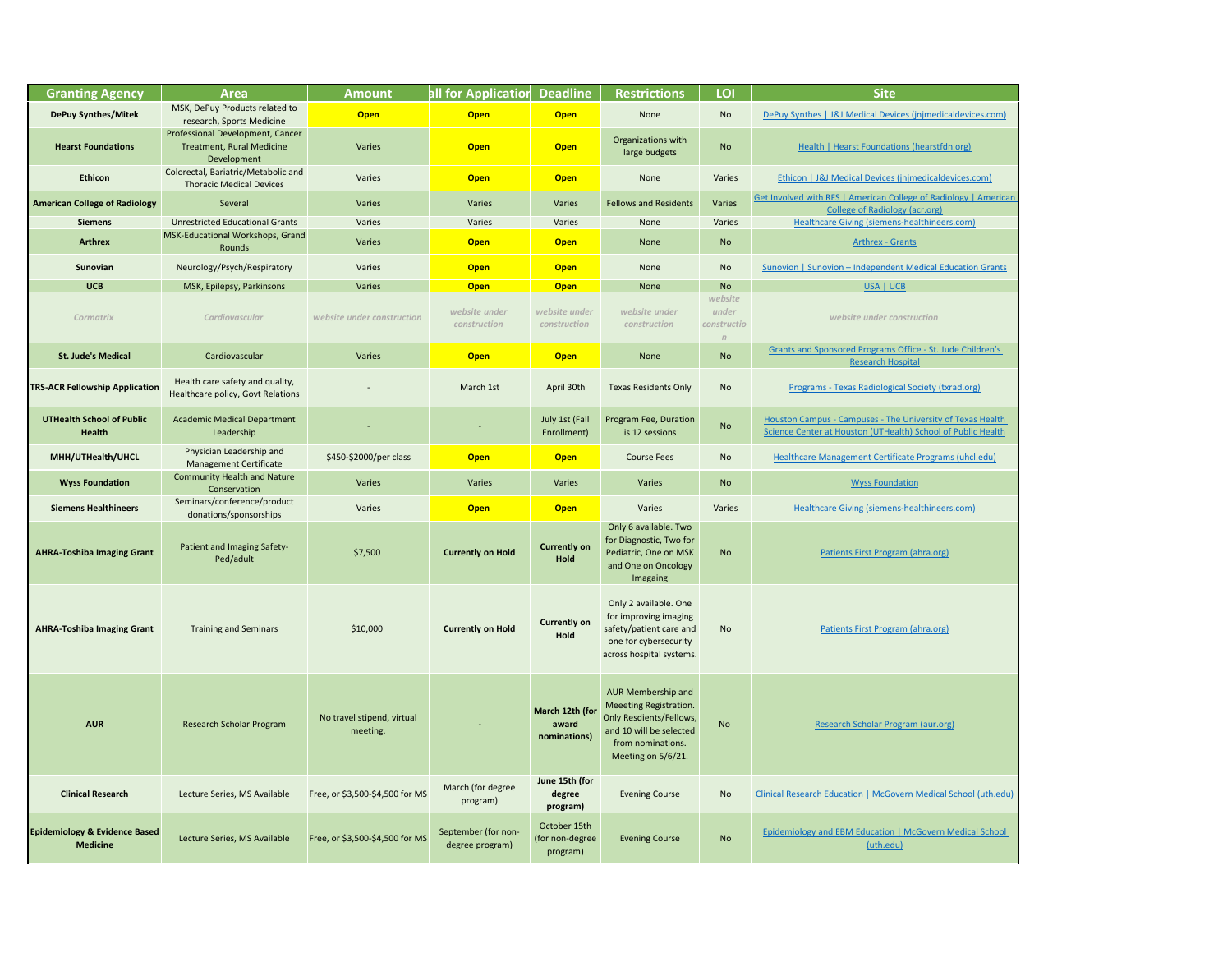| <b>Granting Agency</b>                                                         | <b>Area</b>                                                                                       | <b>Amount</b>                                                              | all for Application | <b>Deadline</b>      | <b>Restrictions</b>                                                                                                          | LOI            | <b>Site</b>                                                                                                                                                                                               |
|--------------------------------------------------------------------------------|---------------------------------------------------------------------------------------------------|----------------------------------------------------------------------------|---------------------|----------------------|------------------------------------------------------------------------------------------------------------------------------|----------------|-----------------------------------------------------------------------------------------------------------------------------------------------------------------------------------------------------------|
| <b>AUR-ARRS</b>                                                                | <b>Clinical Educator Development</b>                                                              | \$1,500 Education Grant                                                    | <b>TBD</b>          | <b>TBD</b>           | Two Junior Faculty<br>Members per<br>institution accepted per<br>year, max attendees is<br>30 people.                        | <b>No</b>      | CEDP (arrs.org)                                                                                                                                                                                           |
| <b>AUR-ARRS</b>                                                                | The Roentgen Fund Scholarship                                                                     | \$180,000 over 2yrs                                                        | <b>TBD</b>          | <b>TBD</b>           | ARRS Memebership.<br>Must have completed<br>residency/fellowship.<br>Must commit to 50%<br>effort per year.                  | <b>No</b>      | <b>Scholarship Information (arrs.org)</b>                                                                                                                                                                 |
| <b>Howard Hughes Medical</b><br>Institute                                      | Gilliam Fellowships for Advanced<br>Study                                                         | \$50,000/yr for up to 3yrs                                                 | 27-Oct-20           | 10-Dec-20            | 2nd or 3rd Year of a<br>PhD program for either<br>PhD or MD/PhD<br>students.                                                 | <b>No</b>      | Gilliam Fellowships for Advanced Study   HHMI.org                                                                                                                                                         |
| <b>Burroughs Welcome Post Doc</b><br><b>Enrichment Program</b>                 | Med and PhD Students                                                                              | \$60,000 over 3yrs                                                         | 15-Oct-20           | 14-Jan-21            | Several.                                                                                                                     | <b>No</b>      | Postdoctoral Enrichment Program - Burroughs Wellcome Fund<br>(bwfund.org)                                                                                                                                 |
| <b>UTHealth Leadership Institute</b>                                           | <b>Faculty and Staff</b>                                                                          | Fees between \$450-\$750                                                   | <b>TBD</b>          | <b>TBD</b>           | <b>UTHealth Employees</b>                                                                                                    | <b>No</b>      | LI Home - Leadership Institutes - Learning and Development -                                                                                                                                              |
| The Academy for Radiology and<br><b>Biomedical Imaging Research</b>            | Council of Early Investigators in<br>Imaging (CECI)                                               | Travel Stipend to D.C. to<br>showcase research with/to<br>other attendees. | <b>TBD</b>          | <b>TBD</b>           | Must be nominated and<br>be a member. One<br>nomaniee per<br>department.                                                     | <b>No</b>      | Department - Human Resources - UTHealth<br>Council of Early Career Investigators in Imaging (CECI <sup>2</sup> ) - The<br><b>Academy for Radiology &amp; Biomedical Imaging Research</b><br>(acadrad.org) |
| <b>Gold Foundation</b>                                                         | <b>Medical Students Summer</b><br>Fellowships Public Health and<br>underserved community projects | \$4,000 for 10wks                                                          |                     | 26-Mar-21            | <b>US Medical Students.</b>                                                                                                  | <b>No</b>      | https://www.gold-foundation.org/programs/student-summer-<br>fellowships/                                                                                                                                  |
| <b>Gold Foundation</b>                                                         | Faculty development-Innovatoive<br>teaching methods/health<br>professional assessment             | \$5,000                                                                    | <b>TBD</b>          | <b>TBD</b>           | Faculty from an<br>accredited school of<br>medicine, nursing or<br>other allied health<br>profession in the US or<br>Canada. | <b>No</b>      | https://www.gold-foundation.org/programs/gold-humanism-<br>scholars-harvard-macy/                                                                                                                         |
| <b>American Association for the</b><br><b>Advancement of Science</b><br>(AAAS) | <b>Seminars for Neuroimaing</b>                                                                   |                                                                            | <b>TBD</b>          | <b>TBD</b>           |                                                                                                                              | $\overline{a}$ | https://www.aaas.org/programs/scientific-responsibility-humar<br>rights-law/aaas-judicial-seminars                                                                                                        |
| <b>National Academy of Medicine</b>                                            | Seminars/Fellowships                                                                              |                                                                            | ۰                   |                      |                                                                                                                              | $\sim$         | https://nam.edu/                                                                                                                                                                                          |
| <b>Society for Nuc Med and Mol</b><br><b>Imaging</b>                           | Nuc Med/Mol Imaging; Post-<br><b>Doctoral Grant</b>                                               | \$65,000 (total, over two<br>years)                                        | 24-Feb-21           | $1$ -Jun-21          | Postdoctorates who<br>have completed all<br>training within 2 years<br>of applying                                           | <b>No</b>      | https://app.smarterselect.com/programs/72734-Society-Of-<br>Nuclear-Medicine-And-Molecular-Imaging                                                                                                        |
| <b>Pancreas Foundation</b>                                                     | <b>Medical Education, Symposiums</b>                                                              |                                                                            | $\sim$              | $\sim$               |                                                                                                                              | $\sim$         | https://pancreasfoundation.org/                                                                                                                                                                           |
| <b>American Association for</b><br><b>Cancer Research</b>                      | <b>Cancer; Meetings</b>                                                                           |                                                                            | 5-Apr-21            | <b>May 17th-21st</b> | <b>Registration Fees</b>                                                                                                     |                | https://www.aacr.org/meeting/aacr-annual-meeting-2021/                                                                                                                                                    |
| <b>American Association for</b><br><b>Cancer Research</b>                      | <b>Cancer; Fellowshps and Training</b>                                                            | Varies                                                                     | Varies              | Varies               | Varies                                                                                                                       | Varies         | https://www.aacr.org/professionals/research-funding/funded-<br>research/research-training-and-fellowships/                                                                                                |
| <b>The Goddess Fund</b>                                                        | Stroke in Women; Information and<br><b>Patient Resources</b>                                      |                                                                            |                     |                      |                                                                                                                              |                | http://www.thegoddessfund.org/                                                                                                                                                                            |
| Ted Nash Long Life Foundation                                                  | <b>Alzhemier's Disease</b>                                                                        | Up to \$60,000/year                                                        |                     |                      | Limited internal<br>submission; For<br>Postdoctoral/Graduate<br>Fellowships                                                  | <b>No</b>      | https://www.uth.edu/evpara/assets/TedNash 2020.pdf                                                                                                                                                        |
| <b>Amer. College of Cardiology</b>                                             | Cardiology; Merck Research<br>Fellowshps                                                          | \$100,000 for 1 year                                                       | <b>TBD</b>          | <b>TBD</b>           |                                                                                                                              |                | http://www.acc.org/researchawards                                                                                                                                                                         |
| <b>Osteogenesis Imperfecta</b><br><b>Foundation</b>                            | MSK; Michael Geisman Fellowship                                                                   | \$50,000/year (up to 2 years)                                              | <b>TBD</b>          | <b>TBD</b>           | $\sim$                                                                                                                       |                | https://oif.org/research-grant-opportunities/                                                                                                                                                             |

## [CEDP \(arrs.org\)](http://www.arrs.org/ARRSLIVE/CEDP)